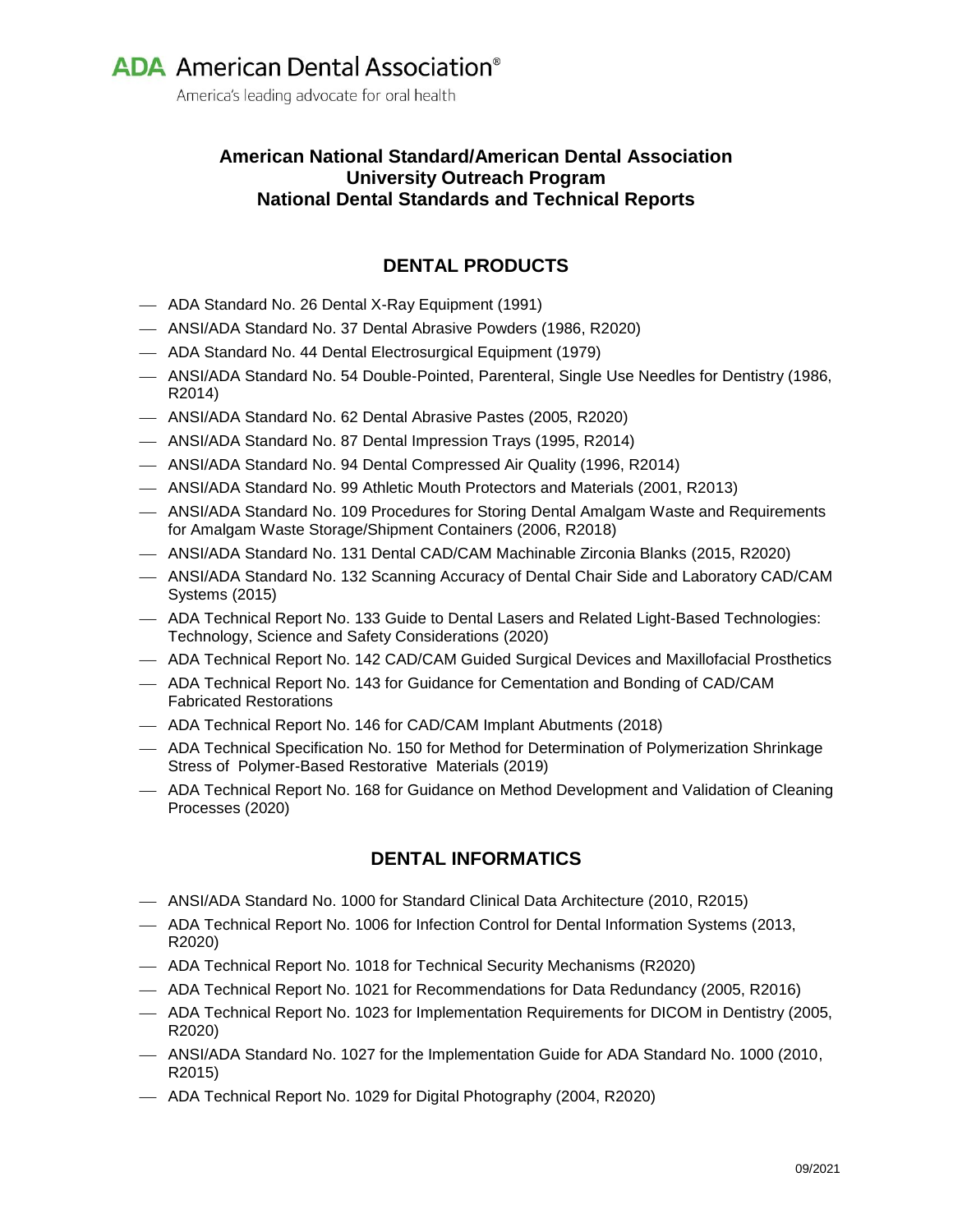## **ADA** American Dental Association<sup>®</sup>

America's leading advocate for oral health

- ADA Technical Report No. 1030 for Dental Provider's Guide to the Electronic Dental Record (2015)
- ANSI/ADA Standard No. 1039 for Clinical Concept Data Model (2006, R2019)
- ADA Technical Report No. 1041 for Content of Electronic Laboratory Prescriptions (2019)
- ADA Technical Report No. 1048 for the Attachment of DICOM Dataset Using E-mail (2011, R2015)
- ADA Technical Report No. 1051 for DICOM Requirements for Digital Imaging in Institutional Dentistry (2019
- ADA Technical Report No. 1054 for Electronic Dental Laboratory Prescriptions (2019)
- ADA Technical Report No. 1055 for Guidelines for Hardware and Software in Dental Practice (2019)
- ADA Technical Report No. 1057 for Interoperability of Imaging Technologies in Today's Dental Practice (2010, R2020)
- ANSI/ADA Standard No. 1058 for Forensic Dental Data Set (2010, R2015)
- ADA Technical Report No. 1059 Guidelines for the Application of the DICOM Standard to Radiographic Cephalometric Data (2010, R2020)
- ADA Technical Report No. 1060 for the Secure Exchange and Utilization of Digital Images in Dentistry (2011, R2015)
- ADA Technical Report No. 1065 for Use Cases of the Orthodontic Health Record (2019)
- ANSI/ADA Standard No. 1067 for Electronic Dental Record System Standard Functional Requirements (2013)
- ADA Technical Report No. 1069 for SCDI Standard Terms, Acronyms and Definitions (2015)
- ADA White Paper No. 1070 for Implementation of the Electronic Prescription Standard for Dentistry (2019)
- ANSI/ADA/ISO Standard No. 3950 for Designation System for Teeth and Areas of the Oral Cavity (2010, R2015)
- ADA Technical Report No. 1075 for Electronic Orthodontic Dental Laboratory Prescriptions (2019)
- ANSI/ADA Standard No. 1079 for Standard Content of Electronic Attachments for Dental Claims (2015)
- ADA Technical Report No. 1081 for FDA's Unique Device Identification Program for Dental Devices and Biologics Regulated as Medical Devices (2019)
- ANSI/ADA Standard No. 1084 for Core Set of Reference Data for Communication Among Dental Information Systems (2019)
- ADA Technical Report No. 1085 for Implementation Guidelines for the Secure Transmission of Protected Health Information for Dentistry (2015)
- ADA Technical Report No. 1087 for Essential Characteristics of Digital Oral Health Risk Assessment Resources (2017)
- ADA Technical Report No. 1088 for the Identification of Human Remains by Dental Means (2017)
- ADA Technical Report No. 1089 for Track and Trace for Human Cells, Tissues and Cellular and Tissue-based Products (2019)
- ADA Technical Report No. 1090 for Exploration of Adoption and Augmentation of the Quality Matters (QM) Higher Education Design Standards for Online and Blended Courses (2016, R2020)
- ADA Technical Report No. 1091 for Cloud Computing and Data Storage: Implications and Recommendations for Dental Practice (2017)